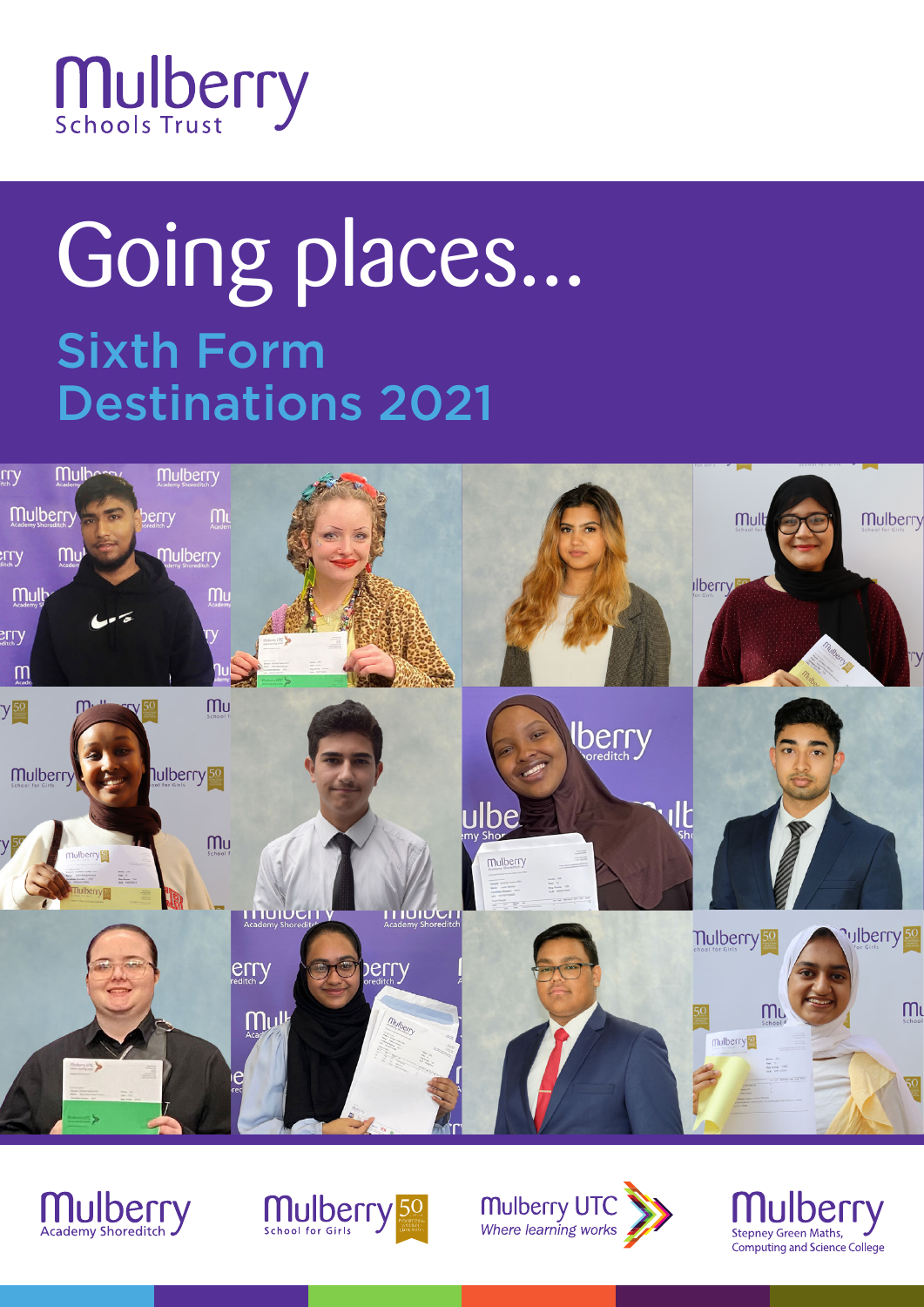**f** Mulberry Academy Shoreditch Sixth Form has greatly benefitted me. The ethos in our Sixth Form was very much that students should be treated as adults. Teachers were always available if we had questions or needed help with anything. The friends I made in Sixth Form helped grow my confidence and are people I hope to keep in contact with for life."

**Wahida Rahman** Mulberry Academy Shoreditch

**I** I wouldn't be heading to Cambridge if it hadn't been for my educational experience at Mulberry UTC. I didn't think I was that good at school before joining, but with the encouragement I received from teachers I managed to get good GCSEs which gave me the confidence to pursue my A-Level choices. I always felt respected and listened to – thanks to all my teachers."

**Inka Kotopouli** Mulberry UTC

**ff** I have worked incredibly hard over the last seven years; in the last two I realised the importance of balancing all three subjects in the Sixth Form to ensure success. I have learnt so much beyond my time in lessons, with countless opportunities to develop as a leader through experiences like the Model United Nations and representing the school in Malaysia and Singapore. I'm now excited to study Speech and Language Therapy at university, with the hope to be able to give back to my community, and to help others by working locally and globally in this field."

> **Sahra Said** Mulberry School for Girls

**f** My teachers provided me with endless support and sound guidance throughout my time at the Sixth Form. They helped me to achieve the very best results and prepared me for university life. My academic achievements are a result of the dedicated teachers, who went above and beyond to ensure that I fulfilled my potential and secured my university aspirations."

> **Nabiha Kashifa Malik** Mulberry Stepney Green Maths, Computing and Science College

**ff** The Sixth Form has been particularly supportive of me throughout my time here, especially during COVID. The level of support and quality of teacher support meant that I was able to perform at the highest level and get the best grades possible. This also prepared me well for my interview process for the Apprenticeship and the Sixth Form team really helped me with being successful with this. Thank you!"

**Layla Sabriye** Mulberry Academy Shoreditch

If I'm so pleased to be going to the Royal Academy of Dramatic Arts. The help, guidance and great teaching I received at Mulberry UTC helped me every step of the way. I gained a practical and academic foundation into the areas I want to pursue and can't wait to start my career."

**Kacey Thurbon** Mulberry UTC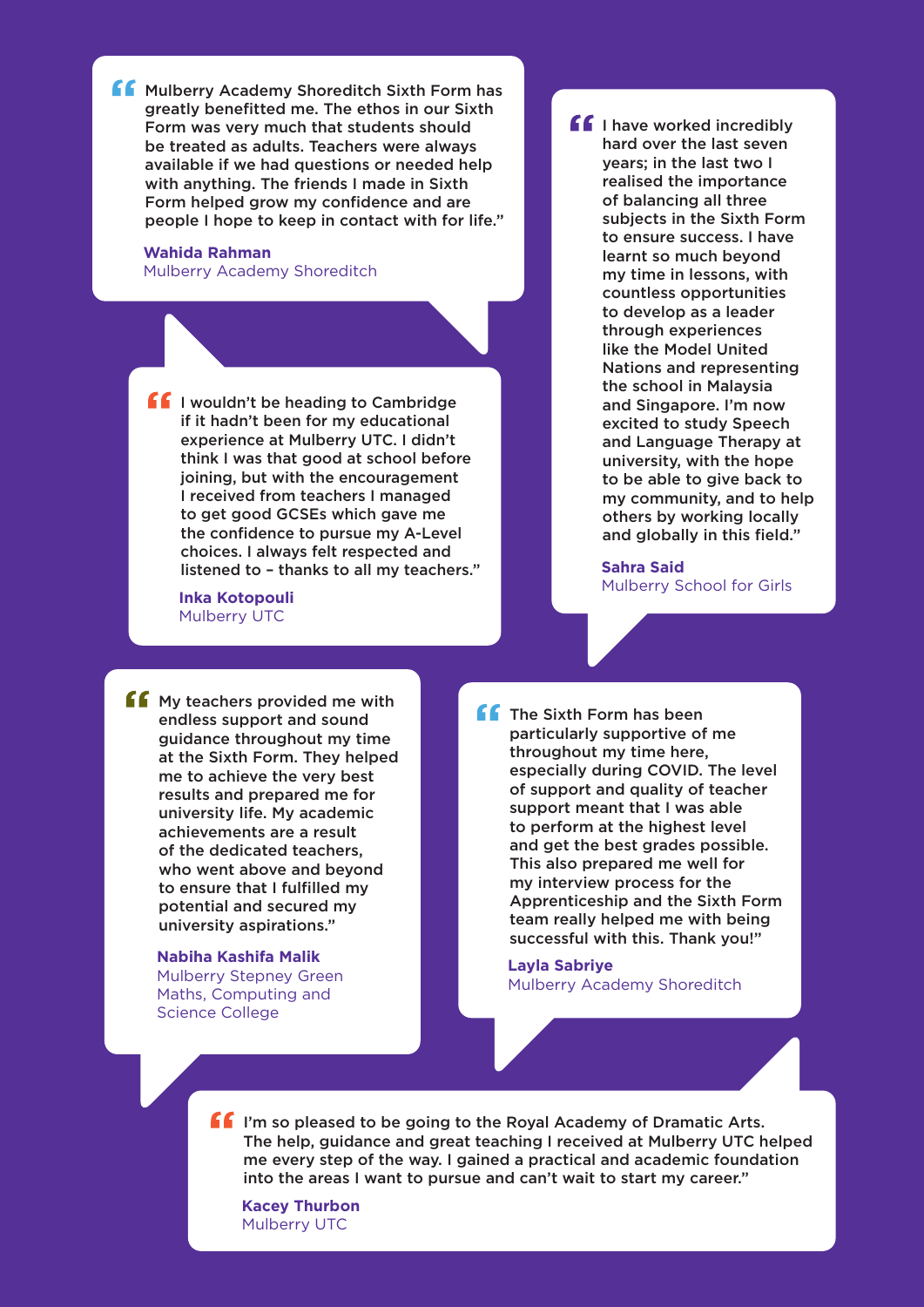# Destinations 2021

Anglia Ruskin University Brunel University London City, University of London Coventry University Goldsmiths University of London Imperial College London King's College London Kingston University London Liverpool Hope University London Metropolitan University London School of Economics and Political Science London South Bank University Medway School of Pharmacy Middlesex University Northumbria University Pearson College London Queen Mary University of London RADA Ravensbourne University London Royal Central School of Speech and Drama Royal Holloway University of London Royal Holloway, University of London SAE Institute London School Centred Initial Teacher Training in East London Schools (SCITTELS) SOAS University of London St George's University of London Swansea University UCFB University College London University of Arts London University of Cambridge University of Cumbria University of East Anglia University of East London University of Greenwich University of Hertfordshire University of Kent University of Reading University of Sheffield University of Sunderland University of West London University of Westminster

# Apprenticeships

Apprenticeship with Accenture Apprenticeship with Amazon Apprenticeship in Childcare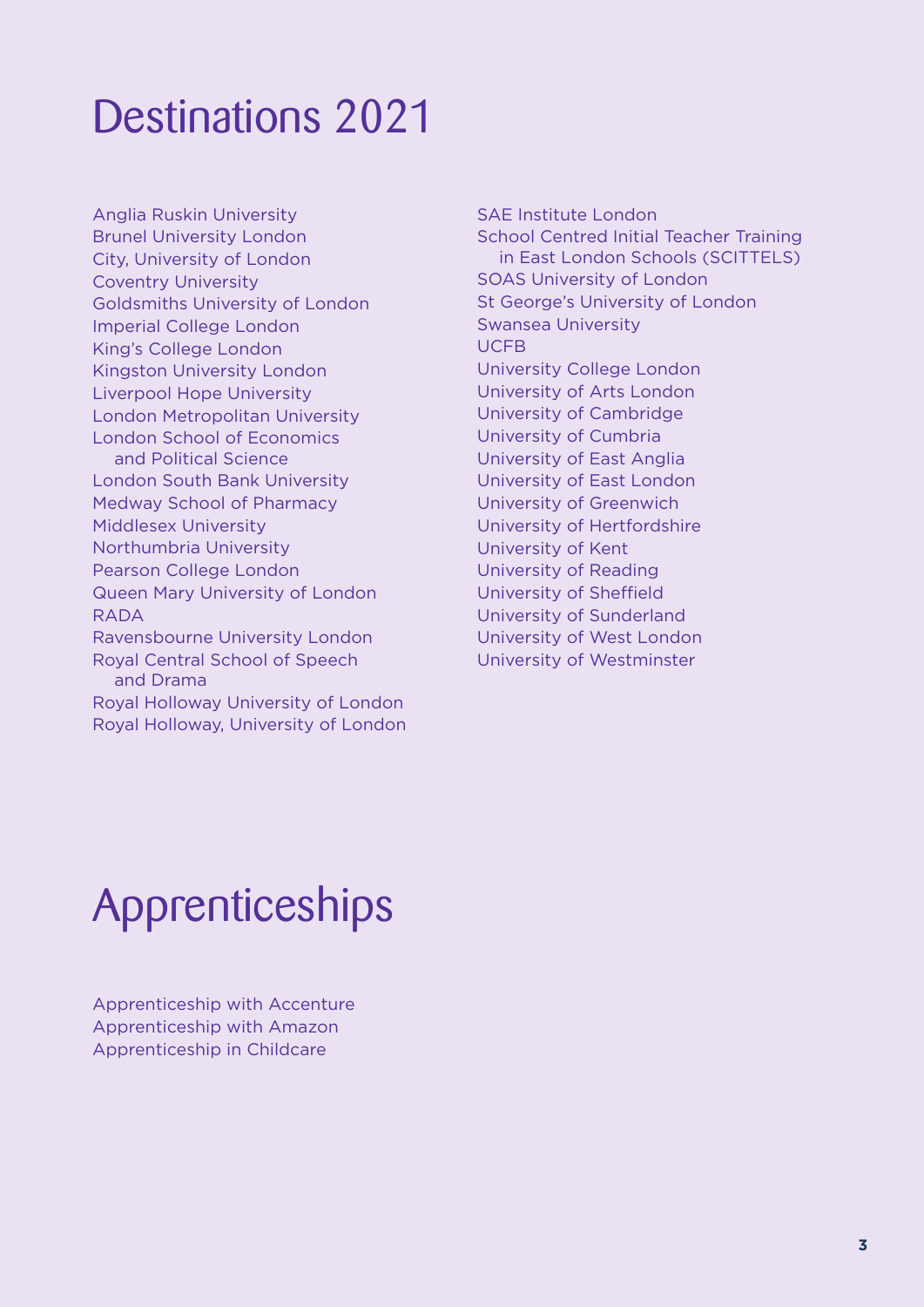# A message from the CEO

#### **Our Class of 2021 are Going Places...**

We are proud of the achievements of all the students within our schools, who have moved on to universities, other further study or apprenticeships. Each year, our schools celebrate the success of all our young people, as they journey on to a rich variety of bright futures. Observing how the summer 2021 results opened so many doors to the next stages of their lives, is possibly the most rewarding part of our role as educators. Our young people continue their learning journeys in some of the best destinations this country has to offer, in a full range of interesting and fulfilling fields.

This year, I am pleased to announce that Mulberry Stepney Green Maths, Computing and Science College joined our Trust and we are thrilled to see the impressive achievements of their students included within the publication.

Going Places 2021 will enable you to discover more about our talented students, giving you an insight into where they chose to go and what they chose to study in the next phase of their educational journey. A full list of destinations and courses can be found at the beginning and end of this publication. Some of this year's highlights include: computer science, business, economics, healthcare and medicine, engineering and the creative industries.

We want Mulberry graduates to have happy lives with financial security and good job prospects and we work hard to ensure this happens. We encourage them to follow their own path, drawing on their strengths and interests to forge a future that will continue to engage and inspire them.

On behalf of the Mulberry Schools Trust, I would like to thank all our teaching and support staff across our family of schools, who work alongside students to help them map out their ambitions, enabling them to fulfil their goals beyond Sixth Form.

Congratulations to the Mulberry Schools Trust 'Class of 2021'. We are proud of all they have accomplished and wish this year's cohort all the best as they embark on the next chapter of their lives.

#### **Dr Vanessa Ogden**

CEO Mulberry Schools Trust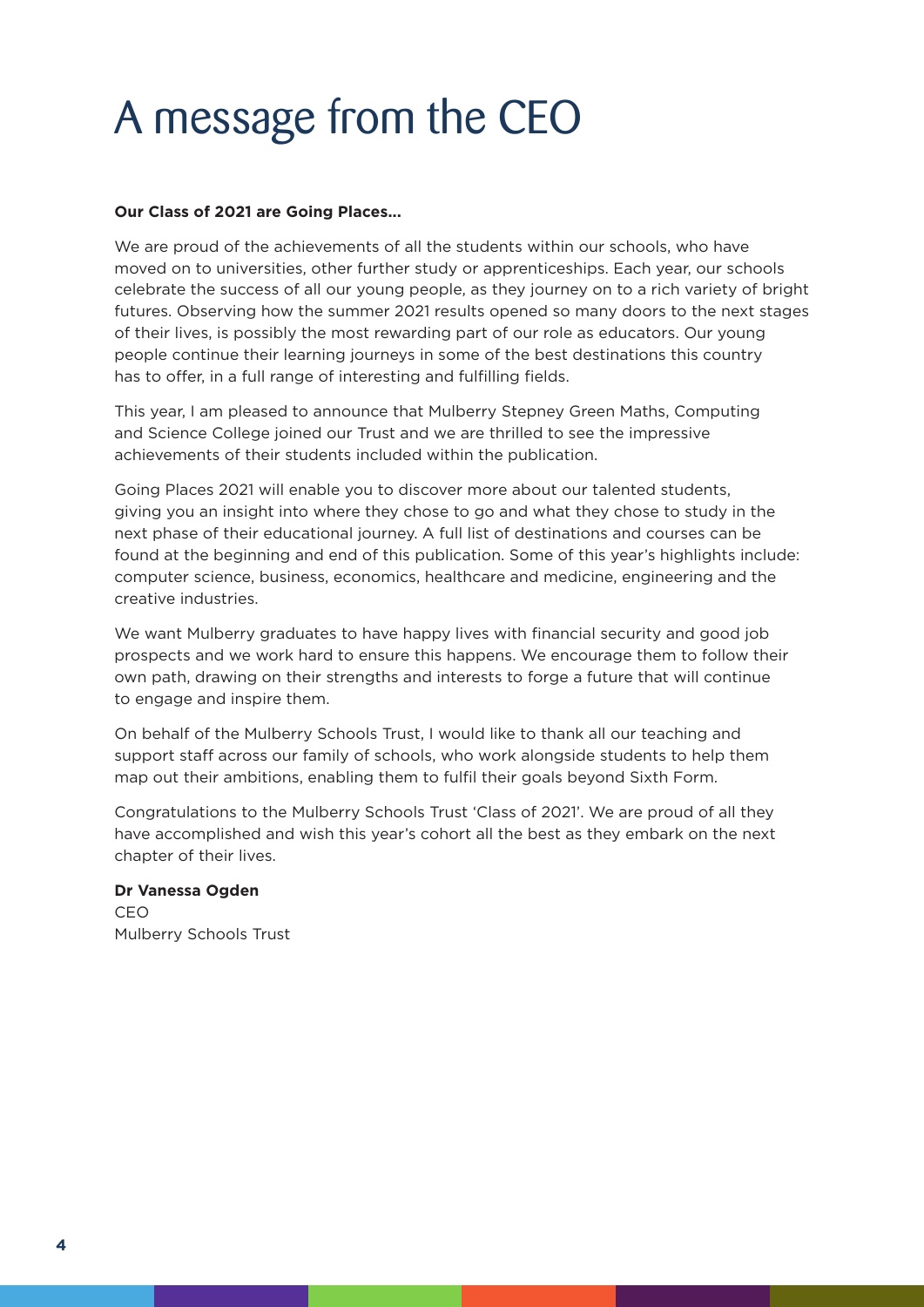### Mulberry **Academy Shoreditch**

**Mulberry Academy Shoreditch** Gosset Street, London E2 6NW Executive Principal | **Mrs Ruth Holden**

**www.mulberryacademyshoreditch.org 020 7920 7900 sixthform@mulberryacdaemyshoreditch.org @MulberryAS @mulberryacademyshoreditch** 

Rich and diverse, caring and ambitious; our aim at Mulberry Academy Shoreditch Sixth Form is to ensure that every student leaves us with an amazing profile of qualifications and experiences that will ensure their success in life. Our Sixth Form is a place to learn, explore, develop, thrive, and a place to be happy and to be enriched. To ensure this, we provide a wide ranging curriculum and support all students through offering a diverse range of enrichment opportunities alongside the highest quality classroom practice.

All of our Year 13 students are offered a mentor and continuous coaching, we also offer academic tutors, access to the Mulberry STEM Academy in partnership with Mercedes-Benz Grand Prix, Oxbridge coaches, trips, rewards all with a focus on moving to the very best destinations.

Our personal development programme ensures students achieve important life skills, making them ready for the competition in today's global market place. Students participate in regular careers talks exploring careers from medicine to data analysis and we are one of the only schools in London to be recipients of the KPMG mentoring programme. We have a Wednesday afternoon enrichment programme which includes; pottery, cookery, French, film club, Spanish, photography, choir, martial arts, yoga, use of our gym, other sports, sign language and CPR. We encourage all students to take place in volunteering programmes, supporting younger students or helping at our local charities and fund raising. We work with a range of external partners including, NCS the Challenge, Model United Nations, Into University, KPMG training day, Deutsche Bank and the City of London Sheriffs' Challenge – a prestigious debating competition, which we won in 2019!

#### Wahida Rahman – King's College London, Social Sciences (A\* A\* A\*)



**f** Mulberry Academy Shoreditch Sixth Form has greatly benefitted me. The ethos in our Sixth Form was very much that students should be treated as adults. Teachers were always available if we had questions or needed help with anything. The friends I made in Sixth Form helped grow my confidence and are people I hope to keep in contact with for life."

#### Layla Sabriye – Higher Level Apprenticeship at Accenture (A A A)



**f** The Sixth Form has been particularly supportive of me throughout my time here, especially during COVID. The level of support and quality of teacher support meant that I was able to perform at the highest level and get the best grades possible. This also prepared me well for my interview process for the Apprenticeship and the Sixth Form team really helped me with being successful with this. Thank you!"

#### Ishmail Hussein – Queen Mary University of London, Computer Science at (A\* A\* A)



**f** The best part about the Sixth Form was the quality of teaching I received in all of my subjects. The teachers always challenged me and this allowed me to develop my subject skills further and work at a higher grade. The support they gave outside of lessons was also of a very high quality, nothing was ever too much to ask. I am so glad I stayed at Mulberry Academy Shoreditch, I am going to miss Sixth Form lots!"

Brunel University London • City, University of London • Coventry University • King's College London University of London • London Metropolitan University • London South Bank University • Queen Mary University of London Royal Holloway • University of London • SOAS University of London • Swansea University • UCFB • University of East Anglia University of East London • University of Greenwich • University of West London • University of Westminster Apprenticeship with Accenture • Apprenticeship with Amazon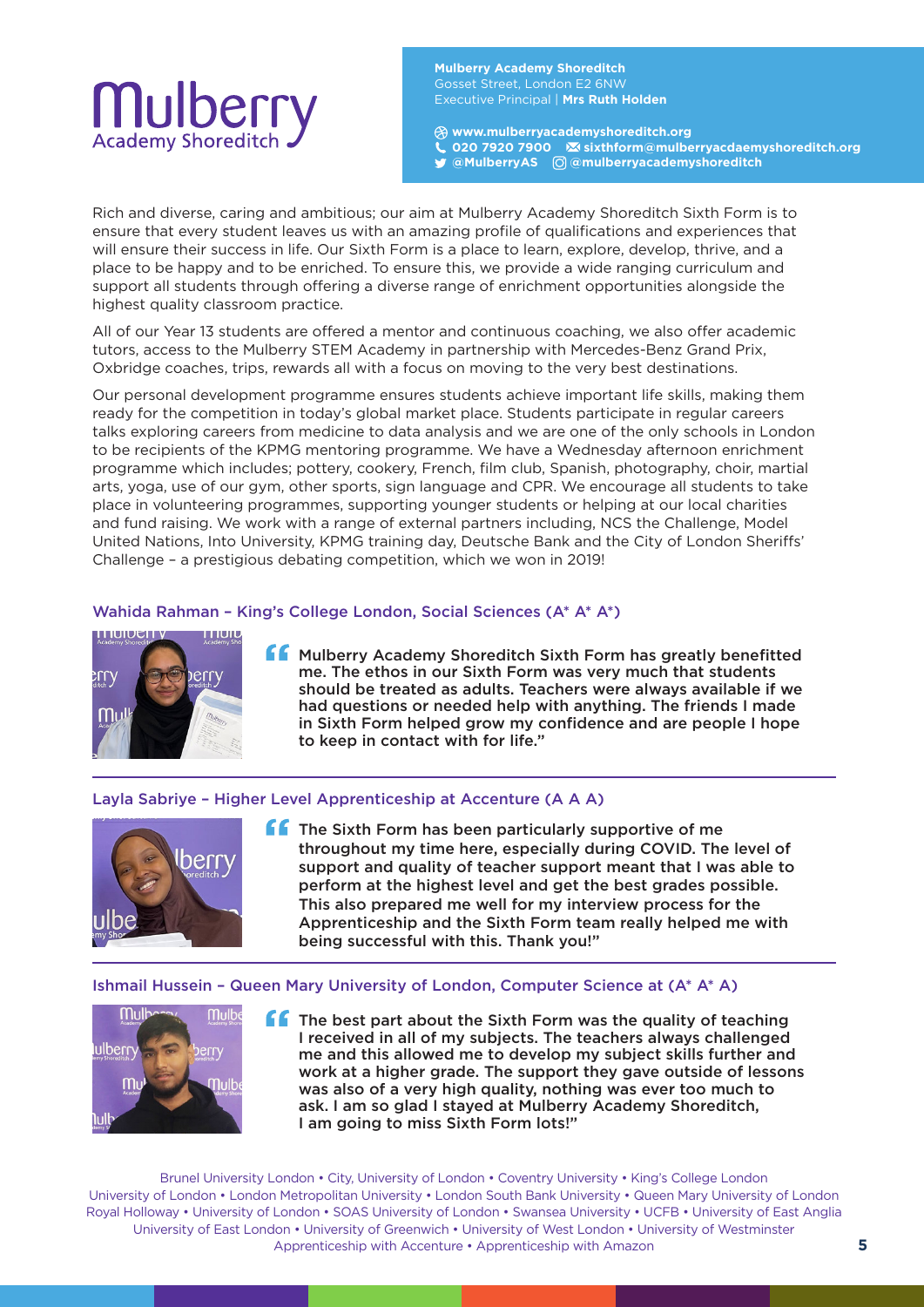

**Mulberry School for Girls** Richard Street, Commercial Road, London E1 2JP Acting Headteacher | **Ms Alice Ward**

**www.mulberryschoolforgirls.org** 

**020 7790 6327 sixthform@mulberryschoolforgirls.org** 

**@MulberryTH** 

Mulberry School for Girls Sixth Form is a centre of academic excellence and outstanding teaching and learning for young women. Our students are trailblazers – challenged to think beyond their subjects and to embrace their individual roles and responsibilities as global citizens. We are in the heart of London's East End where there is an extraordinary history of female activism; Mulberry students stand on the shoulders of these women, forging a future with the highest aspirations. Trailblazers are leaders. They are innovative, passionate about their interests, and determined to be the first!

Every student is given high quality and tailored academic and pastoral support as well as a huge variety of extra-curricular opportunities that puts them in the strongest position they can be in as they move onto the next stage of their life journey – be that at university, on an apprenticeship programme or in employment.

We have prominent links with the very best universities including Oxbridge and our tailored support programmes include academic mentors, lectures, admissions tutor visits, parent information sessions, personal statement writing from Oxbridge graduates and interview preparation.

All students have access to our elite and prestigious enrichment offer that includes Model United Nations, international trips, university outreach schemes, access to the Mulberry STEM Academy in partnership with Mercedes-Benz Grand Prix, Duke of Edinburgh Awards, the WOW Festival and a host of opportunities to attend a variety of bespoke leadership conferences. Our young women are innovators, change-makers and trailblazers and they leave us excited, inspired and ready to take up their place as pioneers in the world, with voices heard, ideas stimulated and passions ignited.

#### Alaa Salem – University College London, English (A\* A\* A)



**f** Being at Mulberry is a meaningful experience, one that has shaped my approach to situations I encounter now and may face in the future. This is attributable to the ongoing support provided by teachers and friends. The relationships I have built during my time there are very memorable; creating a warm environment that has allowed me to flourish. I hope to be guided by this outlook at university as I continue to develop my passion for English."

#### Sahra Said – City, University of London, Speech and Language Therapy (A\* A A)



**I** I have worked incredibly hard over the last seven years; in the last two I realised the importance of balancing all three subjects in the Sixth Form to ensure success. I have learnt so much beyond my time in lessons, with countless opportunities to develop as a leader through experiences like the Model United Nations and representing the school in Malaysia and Singapore. I'm now excited to study Speech and Language Therapy at university, with the hope to be able to give back to my community, and to help others by working locally and globally in this field."

#### Syeda Hanifa Ali – University of Cambridge, History and Politics (A\* A\* A\*)



**ff** Mulberry School for Girls was such a friendly and nurturing environment, where staff and students were always so approachable and supportive throughout the whole experience. As I approached the process of applying to university, staff raised my aspirations and demonstrated that anything was possible – there was no doubt in my mind that I wanted to study at the University of Cambridge. I realised my passion for history and politics, and knew that this was my ambition for Cambridge."

Anglia Ruskin University • Brunel University London • City, University of London • Goldsmiths, University of London Imperial College London • King's College London • London School of Economics and Political Science London South Bank University • Middlesex University • Queen Mary University of London • Ravensbourne University London Royal Holloway University of London • School Centred Initial Teacher Training in East London Schools (SCITTELS) SOAS University of London • University College London • University of Cambridge • University of Cumbria University of East London • University of Greenwich • University of Reading • University of Westminster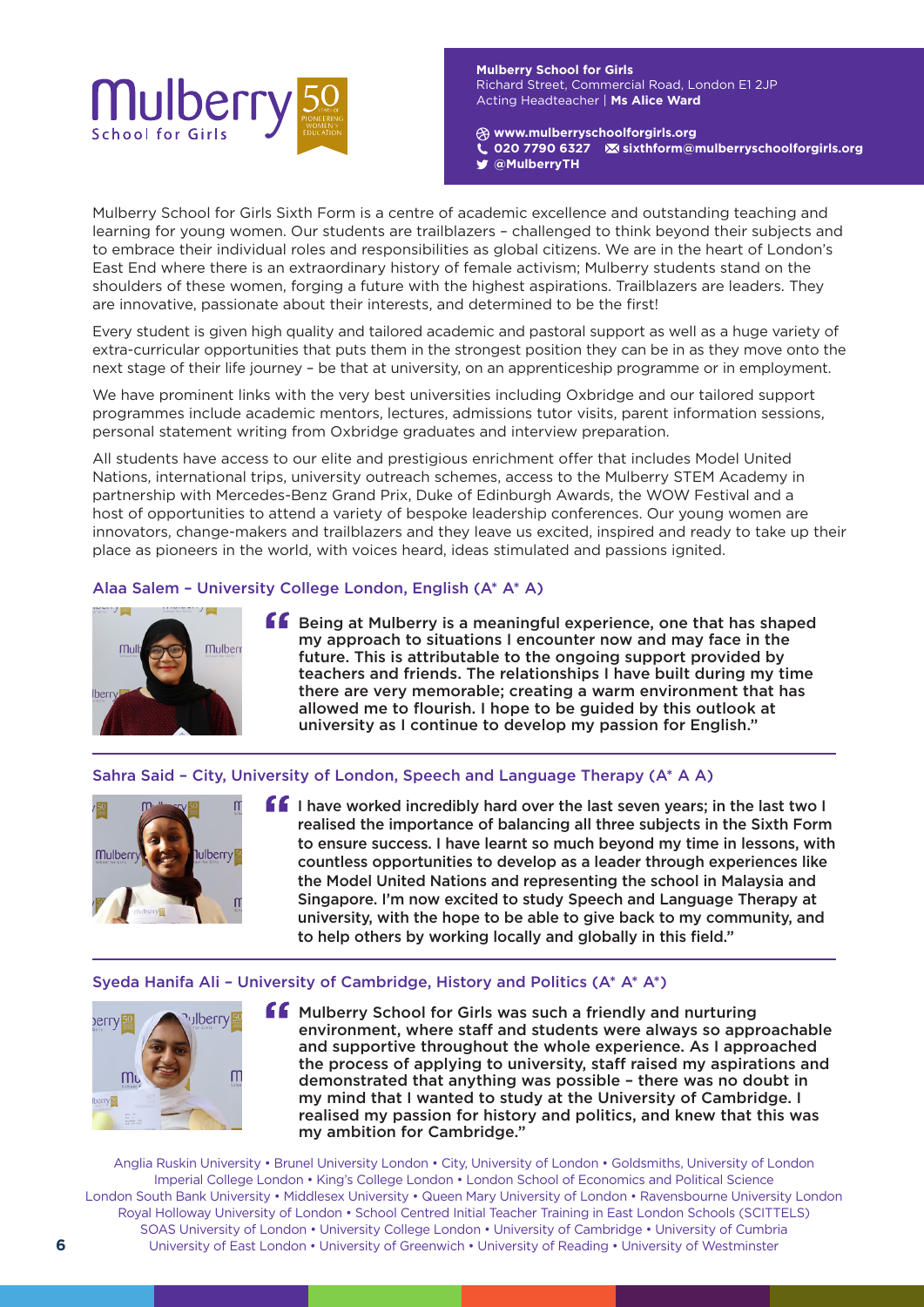

**Mulberry UTC**  Principal | **Dr Katharine Vincent**

**www.mulberryutc.org 020 3137 7024 info@mulberryutc.org @MulberryUTC @mulberry\_utc** 

At Mulberry UTC we specialise in Health, Applied Science, Business, IT and the Creative and Digital Industries. We prepare our Sixth Form students to be outstanding young professionals who can succeed in their future careers. Our combination of academic and technical qualifications, outstanding classroom teaching and onthe-job learning ensures students leave us well prepared to embark on a successful future. We provide a professional, adult learning environment where learning takes places alongside industry partners.

We are passionate about the need for all students to have access to high quality educational opportunities, whether they want to follow an academic, vocational or technical pathway. Our flexible and personalised curriculum ensures that all students secure excellent outcomes in their qualifications. Students also benefit from our partnerships with world leading universities and companies, undertaking work experience with the NHS, Bank of America, the National Theatre and the BFI.

Our outstanding personal and spiritual development curriculum gives students the opportunity to discuss topics such as equality, tolerance, diversity and spirituality. Our project-based curriculum ensures that students leave with the confidence and communication skills needed to be successful in their future careers. Our extra-curricular programme offers a wide range of activities including an exciting new House system, access to the Mulberry STEM Academy in partnership with Mercedes-Benz Grand Prix, Brilliant Club scholars programme, Model United Nations, debating, art and film as well as regular visits to museums, galleries, and well known legal institutions. We offer a rounded education that makes the most of every young person's talents, skills and abilities, ensuring they are ready to succeed as they enter university or the world of work.

#### Inka Kotopouli – University of Cambridge, Human, Social and Political Sciences (A A\* A\*)



**If** I wouldn't be heading to Cambridge if it hadn't been for my educational experience at Mulberry UTC. I didn't think I was that good at school before joining, but with the encouragement I received from teachers I managed to get good GCSEs which gave me the confidence to pursue my A-Level choices. I always felt respected and listened to – thanks to all my teachers."

Kacey Thurbon – RADA, FdA in Technical Theatre and Stage Management D D, Double Distinction and C (A-Level)



If I'm so pleased to be going to the Royal Academy of Dramatic Arts. The help, guidance and great teaching I received at Mulberry UTC helped me every step of the way. I gained a practical and academic foundation into the areas I want to pursue and can't wait to start my career."

#### Celal Savas – Middlesex University, Biomedical Science D D, Double Distinction and B (A-Level)



**The teachers at MUTC were just a blessing. They guided us through** everything, ensuring we succeed and hit our potential no matter the obstacles. Countless pages of exam papers, in-depth lessons on Teams, online individual support – we couldn't have asked for more! From deciding what I wanted to do at university through to creating the perfect UCAS application with our mentors. I just want to thank all the teachers for doing everything possible to guarantee our success."

Anglia Ruskin University • City, University of London • Coventry University • Goldsmiths University of London King's College London • Kingston University London • Liverpool Hope University • London South Bank University Medway School of Pharmacy • Middlesex University • Northumbria University • Queen Mary University of London RADA • Ravensbourne University London • Royal Central School of Speech and Drama • SAE Institute London SOAS University of London • St George's University of London • University of Cambridge • University of Cumbria University of East London • University of Greenwich • University of Hertfordshire • University of Kent University of Sunderland • University of West London • University of Westminster • Apprenticeships • Employment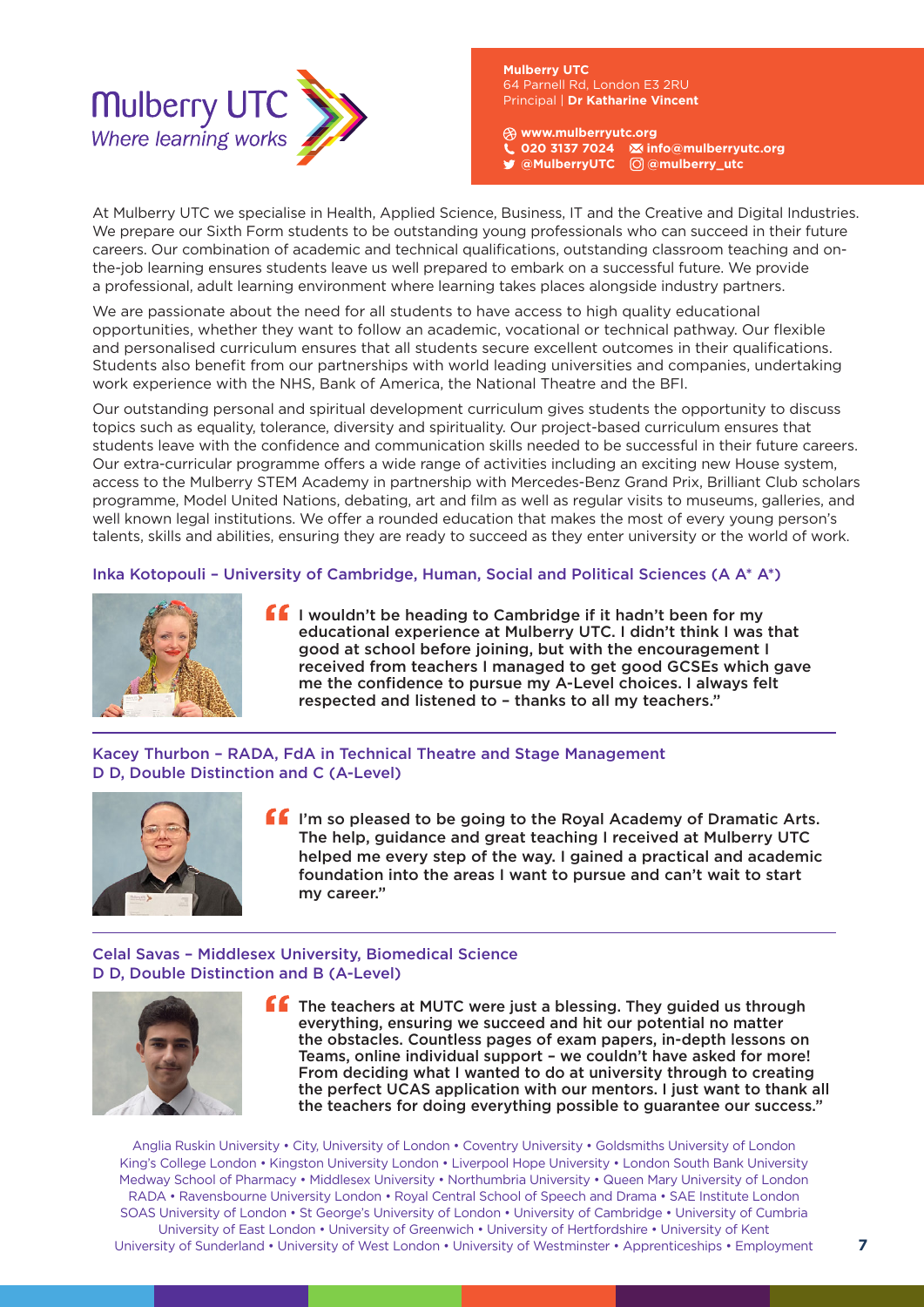

**Mulberry Stepney Green Maths, Computing and Science College** Ben Jonson Road, London E1 4SD Headteacher | **Mr Paramjit Bhutta**

**www.mulberrystepneygreen.org 020 7790 6361 mail@mulberrystepneygreen.org**

Mulberry Stepney Green Maths, Computing and Science College is a high achieving Sixth Form. We work collaboratively with our students to ensure they make exceptional progress and fulfil their academic potential. Students who decide to join us play an active role in our school community and align to our values of *Believe, Belong and Become*.

The pastoral support we offer our students is outstanding with many of our students continuing to contribute to school life through our strong alumni network. Our staff are highly qualified subject specialists, who help guide and support students as they progress through their academic journey with us. We understand the importance of developing a broad range of transferable skills alongside excellent academic outcomes. Our range of extracurricular and super curricular activities prepare students for life beyond Sixth Form, whether that is at university, in an apprenticeship or in employment.

We have a well-developed UCAS, early application and Oxbridge programme, which is tailored to the individual needs of each student. We prepare students for university entrance exams very carefully and we also provide additional specialist advice and guidance for students embarking on courses such as medicine, law, computer science and those considering Oxbridge applications. Our students leave us as successful, well rounded, kind, resilient young adults, who go on to study at a range of prestigious universities and undertake a wide variety of courses. They are confident and have the ability to take on exciting challenges.

#### Imdad Altaf Rahman – London School of Economics, Economics and History (A\* A\* A\*)



**ff** The Sixth Form has provided the platform I needed to achieve the highest grades possible and to go on to study at one of the best universities in the world. There is always so much support on offer, both academic and extracurricular, and this has definitely allowed me to grow as an individual during my time here."

#### Nabiha Kashifa Malik – Queen Mary University of London, Business with Law (D\* D\* D\*)



**f** My teachers provided me with endless support and sound guidance throughout my time at the Sixth Form. They helped me to achieve the very best results and prepared me for university life. My academic achievements are a result of the dedicated teachers, who went above and beyond to ensure that I fulfilled my potential and secured my university aspirations."

#### Farhan Rahman – University College London, Medicine (A\* A\* A\*)



 $\blacksquare$  The pandemic resulted in a period of disarray for those of us in education. Not once in this period did I feel like the teachers failed to compensate for our loss of a structured learning environment. My teachers toiled every step of the way; taking time out of their busy schedules so that we did not fall behind on content. If I had a selection of Sixth Forms in front of me again, I would certainly choose Mulberry Stepney Green."

City, University of London • Goldsmiths, University of London • Imperial College London • King's College London Kingston University London • London School of Economics and Political Science • London South Bank University Middlesex University • Pearson College London • Queen Mary University of London • SOAS University of London St George's University of London • UCFB • University College London • University of Arts London University of Cumbria • University of East London • University of Greenwich • University of Hertfordshire University of Sheffield • University of Westminster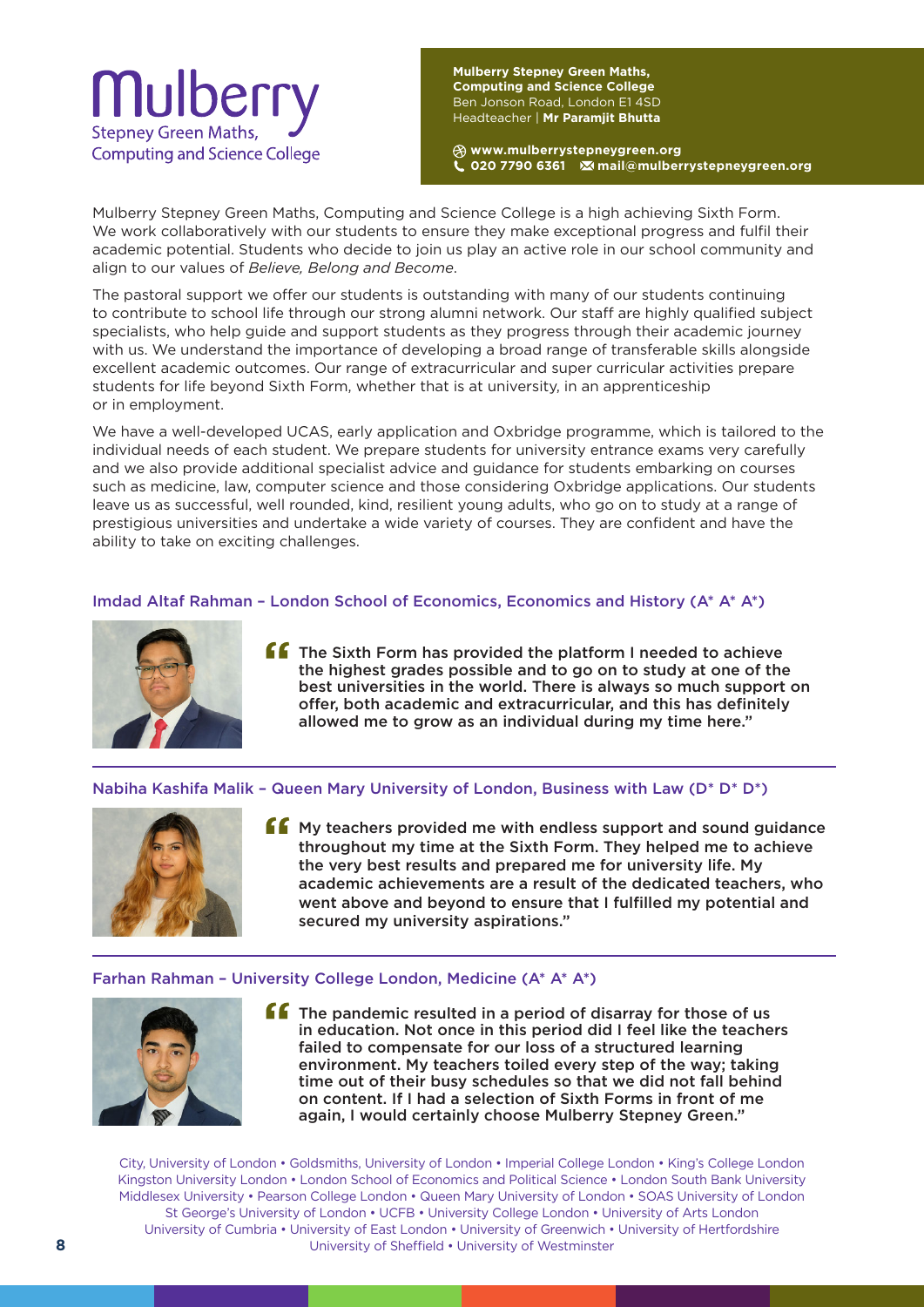# Courses and Subjects 2021

Accounting Accounting and Business Management Accounting and Finance Accounting and Financial Information Systems Accounting and Management Aeronautical Engineering Aerospace Engineering Aerospace Engineering with Industrial **Experience** Animation Architectural Technology Banking and Finance Biochemistry Biological Sciences **Biology** Biomedical Science BSc Mathematics Finance and Economics Business Administration Business and Finance Business and Management Business and Marketing Business Economics Business Finance and Management with a Year in Industry Business Foundation Course Business Management Business Management (Economics) Business Management (Marketing) Business Studies Business with Finance Business with Law Business with Marketing Business, Management, Economics & Law with Foundation Year Chemical Engineering (Extended) Children's Nursing Civil and Environmental Engineering (with Foundation Year) Civil Engineering Cognitive and Clinical Neuroscience Comparative Literature Computer Engineering Computer Network Security Computer Science Computer Science (Cyber Security) Computer Science (Games) Computer Science (Software Engineering) Computer Science with a Year in Industry Computer Security and Forensics Computer Systems Engineering Computing (Information Systems) **Criminology** 

Criminology and Criminal Psychology Criminology and Psychology Criminology with Law Criminology with Psychology **Dentistry** Design, Innovation and Creative Engineering Diagnostic Radiography Early Childhood Studies Early Years Economic History **Economics** Economics and Finance Economics and Management Economics and Politics Economics with Accounting Economics with Finance Education Studies Education, Culture and Society Electrical & Electronic Engineering Electronic Engineering with Foundation Engineering (Mechanical with Business Finance) Engineering (Mechanical) Engineering (with Foundation Year) English English and History English Literature English with Creative Writing Enhanced Support Dentistry Programme Environmental Science Environmental Science with Business Management Film Studies Finance and Business Management Financial Economics Football Coaching (Blended) Football Coaching and Management Games Design and Development (Modelling and Animation) Games, Design and Animation Geography Geography and Environmental Science Geography with Business Management Global Law Graphic and Media Design Graphic Communication Design Graphic Design History History and Political Economy History and Politics History with Global History Human Geography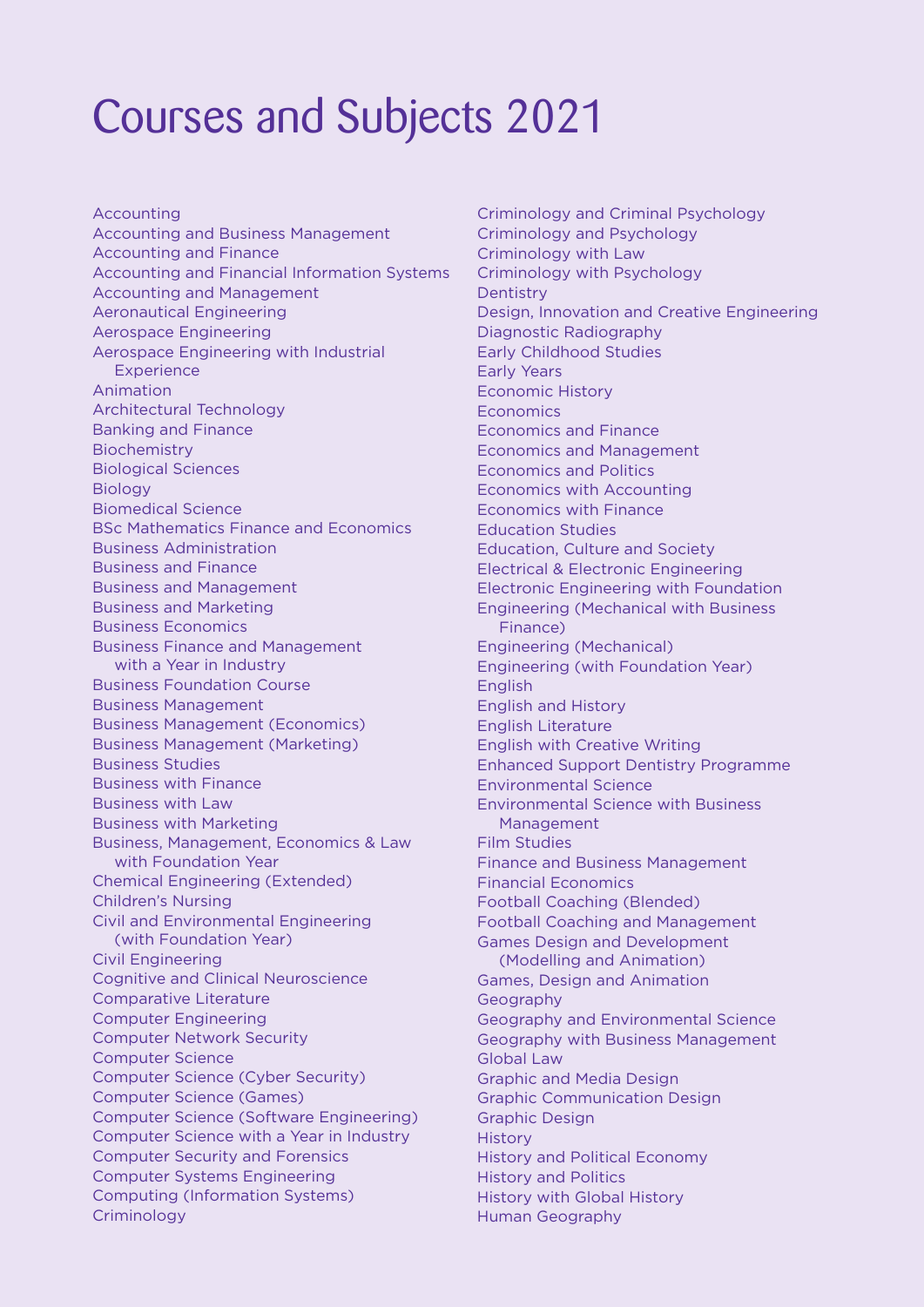### Courses and Subjects 2021 (Continued)

Human Resource Management Information Technology for Business Information Technology Management for Business Interactive Media and Web Technologies International Business Management International Development International Political Economy International Politics International Relations International Relations with Business Management Introduction to Health Sciences Introduction to Optometry Law LLB Law Marketing Marketing and Management Marketing and Social Media Marketing Management Materials Science and Engineering **Mathematics** Mechanical Engineering Media and Communications Media, Communication and Sociology Medical Biosciences Medicine Medicine (6 years) Mental Health Nursing Midwifery Neuroscience and Psychology Nursing with Registration as a Children's Nurse Nursing with Registration as a Mental Health Nurse Nursing with Registration as an Adult Nurse Nutrition and Food Management with Foundation Year Occupational Therapy **Optometry** Pharmaceutical and Chemical Sciences Foundation Degree (Pre-Pharmacy)

Pharmacology and Innovative Therapeutics Pharmacy MPharm (with Foundation Year) Philosophy Physical Geography Physics with Philosophy Physiotherapy **Politics** Politics and International Relations Politics and Sociology Primary and Early Years Education (3-11) with QTS Primary Education Studies (2 Year Accelerated Degree) Primary Education with QTS Psychology Psychology with a Professional Placement Year Psychology with Counselling Psychosocial Community Work Public Health Radiography (Diagnostic Imaging) Real Estate Social and Community Work Social Anthropology Social Sciences Social Sciences, Arts & Humanities with Foundation Year Social Work Sociology Sociology with Criminology Sociology with Psychology Software Engineering Software Engineering for Business Special Education Speech and Language Therapy Sport and Exercise Medical Sciences Sport, Physical Education and Development Sports Coaching and Performance (West Ham United Foundation) Sports Therapy The Art of Computer Animation The Art of Visual Effects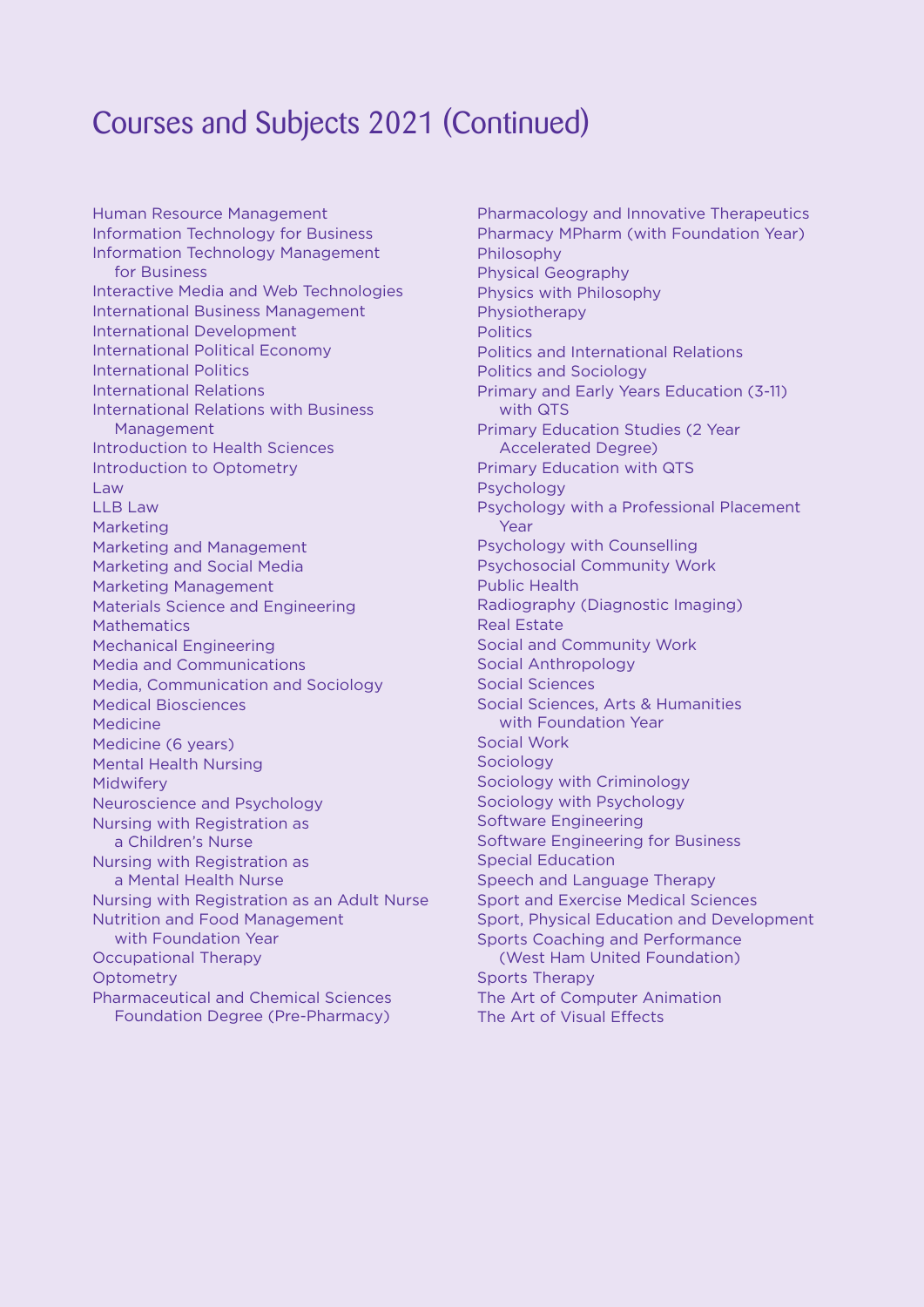**f**f The best part about the Sixth Form was the quality of teaching I received in all of my subjects. The teachers always challenged me and this allowed me to develop my subject skills further and work at a higher grade. The support they gave outside of lessons was also of a very high quality, nothing was ever too much to ask. I am so glad I stayed at Mulberry Academy Shoreditch, I am going to miss Sixth Form lots!"

### **Ishmail Hussein**

Mulberry Academy Shoreditch

**ff** Mulberry School for Girls was such a friendly and nurturing environment, where staff and students were always so approachable and supportive throughout the whole experience. As I approached the process of applying to university, staff raised my aspirations and demonstrated that anything was possible – there was no doubt in my mind that I wanted to study at the University of Cambridge. I realised my passion for history and politics, and knew that this was my ambition for Cambridge."

**Syeda Hanifa Ali** Mulberry School for Girls

**ff** The Sixth Form has provided the platform I needed to achieve the highest grades possible and to go on to study at one of the best universities in the world. There is always so much support on offer, both academic and extracurricular, and this has definitely allowed me to grow as an individual during my time here."

**Imdad Altaf Rahman** Mulberry Stepney Green Maths, Computing and Science College

**f** The teachers at MUTC were just a blessing. They guided us through everything, ensuring we succeed and hit our potential no matter the obstacles. Countless pages of exam papers, in-depth lessons on Teams, online individual support – we couldn't have asked for more! From deciding what I wanted to do at university through to creating the perfect UCAS application with our mentors. I just want to thank all the teachers for doing everything possible to guarantee our success."

> **Celal Savas** Mulberry UTC

**ff** The pandemic resulted in a period of disarray for those of us in education. Not once in this period did I feel like the teachers failed to compensate for our loss of a structured learning environment. My teachers toiled every step of the way; taking time out of their busy schedules so that we did not fall behind on content. If I had a selection of Sixth Forms in front of me again, I would certainly choose Mulberry Stepney Green."

**Farhan Rahman** Mulberry Stepney Green Maths, Computing and Science College

**ff** Being at Mulberry is a meaningful experience, one that has shaped my approach to situations I encounter now and may face in the future. This is attributable to the ongoing support provided by teachers and friends. The relationships I have built during my time there are very memorable; creating a warm environment that has allowed me to flourish. I hope to be guided by this outlook at university as I continue to develop my passion for English."

**Alaa Salem** Mulberry School for Girls